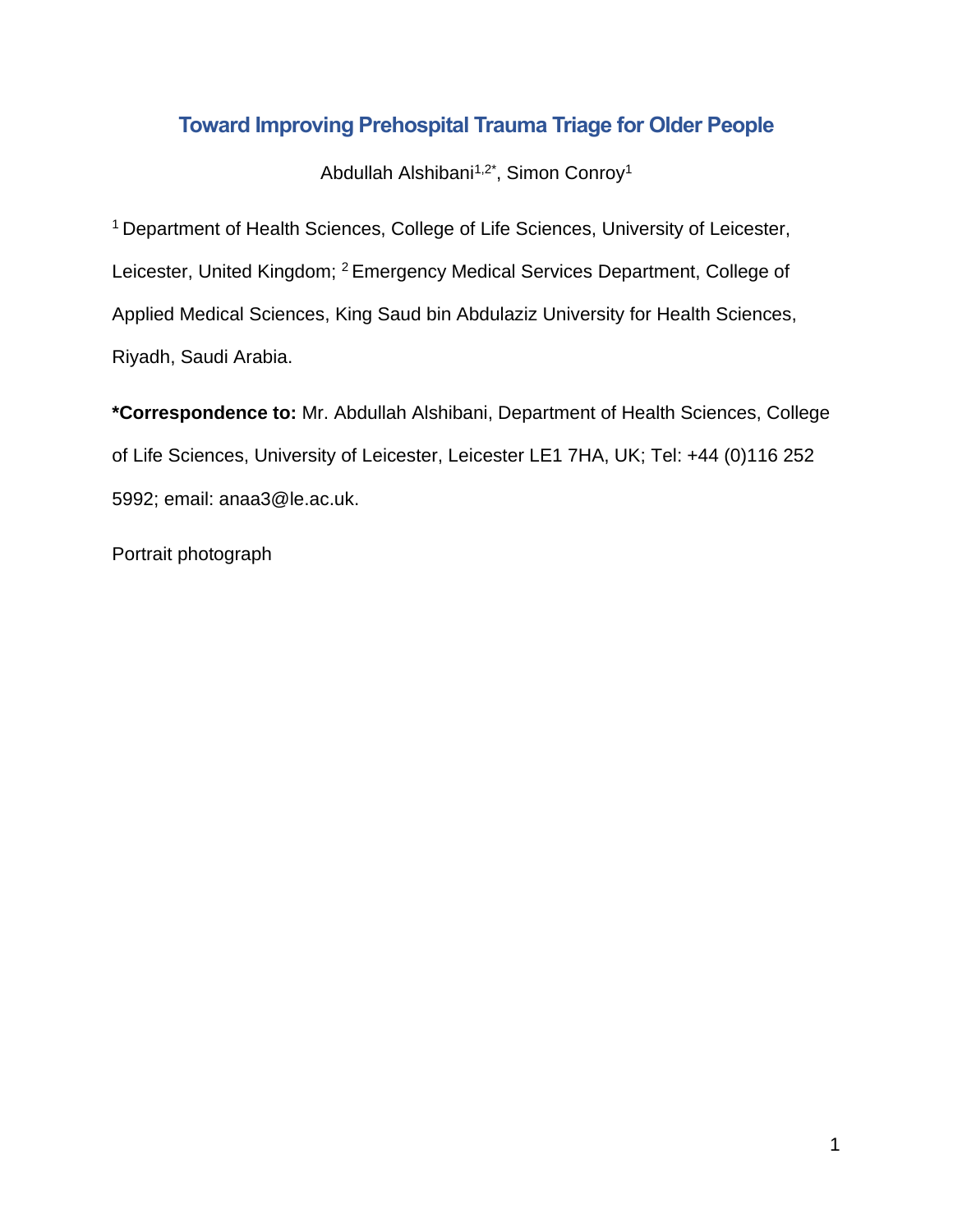### **Toward Improving Prehospital Trauma Triage for Older People**

#### **Abstract**

**Background:** The proportions of older adults with major trauma is increasing. Highquality care for this population requires accurate and effective prehospital trauma triage decisions.

**Objectives:** Anatomicalal and physiologicalal changes with age, comorbidities, and medications use for older adults may affect the accuracy of prehospital trauma triage.

**Materials and methods:** This narrative review focuses on age-related anatomicalal and physiologicalal changes, comorbidities, and medications use for older adults with an emphasis on their impact on the accuracy of prehospital trauma triage tools. It also addresses efforts to develop alternative triage criteria to reduce under-triage.

**Results:** These factors were shown to affect physiological responses to injury and mechanism of injury for older people. Current triage tools poorly predicted injury severity. Geriatric-specific physiologicalal measures and comorbidities significantly improved sensitivity with much lower specificity. Assessing anticoagulant or antiplatelet use in head injury notably improved sensitivity to identify traumatic intracranial haemorrhage, neurosurgery or death with modest decrease in specificity.

**Conclusions:** Improving paramedics' knowledge about the challenges when assessing older people with silver trauma may reduce under-triage. Assessing frailty could help in predict injury severity. Future research is needed to improve triage decisions for this population.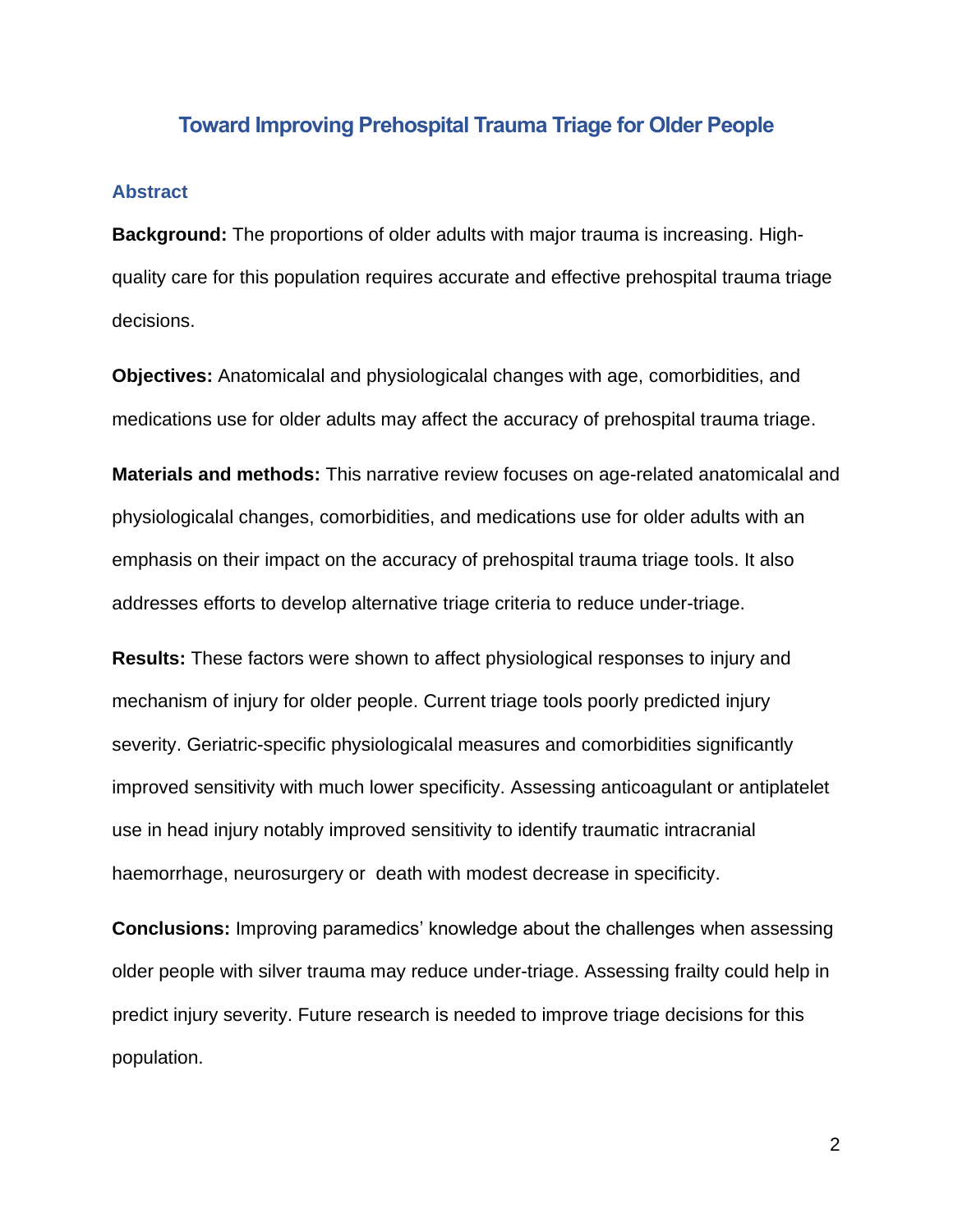**Keywords:** Triage, Injury, Geriatrics, Paramedics, Emergency.

### **Introduction**

Major trauma has historically been conceived as disease condition of younger populations, resulting from high-energy mechanisms of injury [19]; this thinking is reflected in education and training approaches [5]. However, the proportion of patients with major trauma aged ≥65 years has progressively increased in the last years [7]. In the United Kingdom (UK), the median age of trauma patients increased from 36.1 years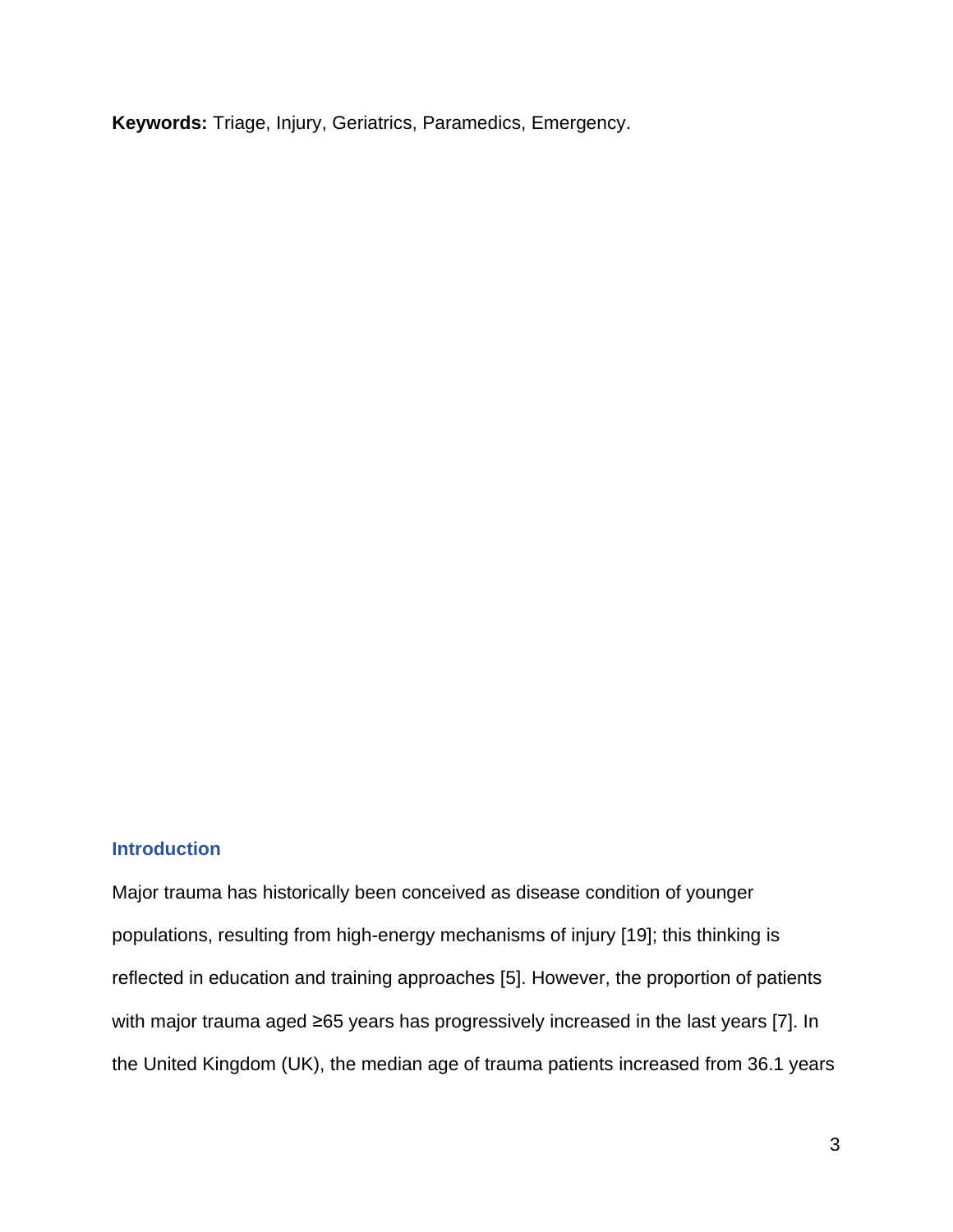in 1990 to 53.8 years in 2013 [19]. Therefore, more age-attuned prehospital triage is needed.

#### **Scope of the Problem**

Prehospital trauma triage tools are developed to assess injury severity for patients to determine transportation decisions [38]. They are designed to assess the severity of a single event (i.e. injury), which is not the case when it comes to older people who are at greater risk of silver trauma (define/expand). Older trauma patients are significantly under-triaged in the prehospital phase [3, 6, 9, 22, 26, 27, 28, 33, 39]. This might be due to the process of aging, comorbidities, and medications use in older people which could affect the accuracy of prehospital triage [27]. This paper aims to describe the evidence around these factors and how they might affect the accuracy of prehospital trauma triage for older people in order to improve triage decisions for this population.

### **Age-Related Anatomical and Physiological Changes**

Older adults undergo several anatomical and physiological changes with age. These changes in different body systems could affect their response to injury, which may negatively result in inappropriate assessment of injury severity.

For the cardiovascular system, the heart is subjected to structural changes like hypertrophy and sigmoid septum of the left ventricle [10], and also physiological changes such as reduced diastolic filling of the left ventricle [37] and prolonged contraction period [21]. Blood vessels also undergo structural changes including increased length of large vessels, enlarged lumen, and increased walls thickness [45]. This could impact their compliance and distensibility which is the main functional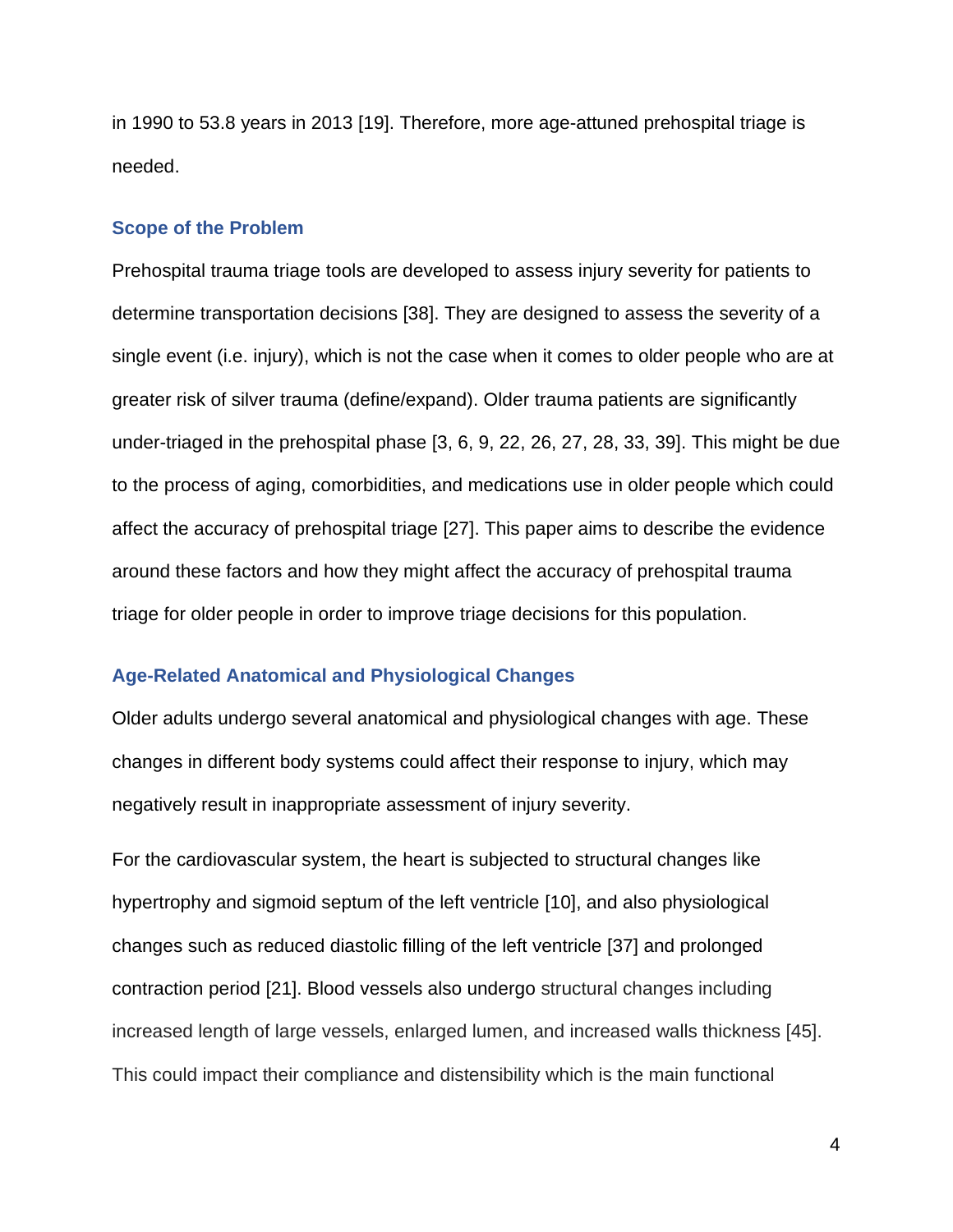change of vessels with age [43]. The aorta, for example, has decreased distensibility with age [43]. Such changes were shown to result in lower chance of older adults to present with low blood pressure (hypotension) or increased heart rate (tachycardia), the principal signs of shock [12].

Older adults are at greater risk of impaired respiratory responses with the process of ageing. They have significantly decreased response to hypoxia and hypercarbia [20], decreased pulmonary reserve [13], and decreased ability to effectively clear secretions and fluids from the lungs [13]. Therefore, older adults with chest trauma are at great risk of adverse events including pneumonia, respiratory failure, and death [24].

In regard to the nervous system, brain atrophy was shown to increase with age and accelerate after the age of 60 years [15]; allowing more space between brain and skull which could accumulate a high volume of blood without presenting any sign of increased intracranial pressure [36]. This, as a result, could delay the diagnosis of intracranial bleeding among older people [36]. The structure and function of the blood vessels are also impaired with aging including arterial stiffness and endothelial cells dysfunction [46]. These cerebrovascular changes could increase the vulnerability of intracranial hemorrhage for this population post injury.

Ageing is associated with progressive loss of skeletal muscle mass and strength (sarcopenia) which could negatively impact mobility and balance [16]; increasing the risk of severe injury from falls [40]. Osteoporosis increases the risk of fractures [17], from even low energy mechanisms (i.e. low-level falls) in older people [11].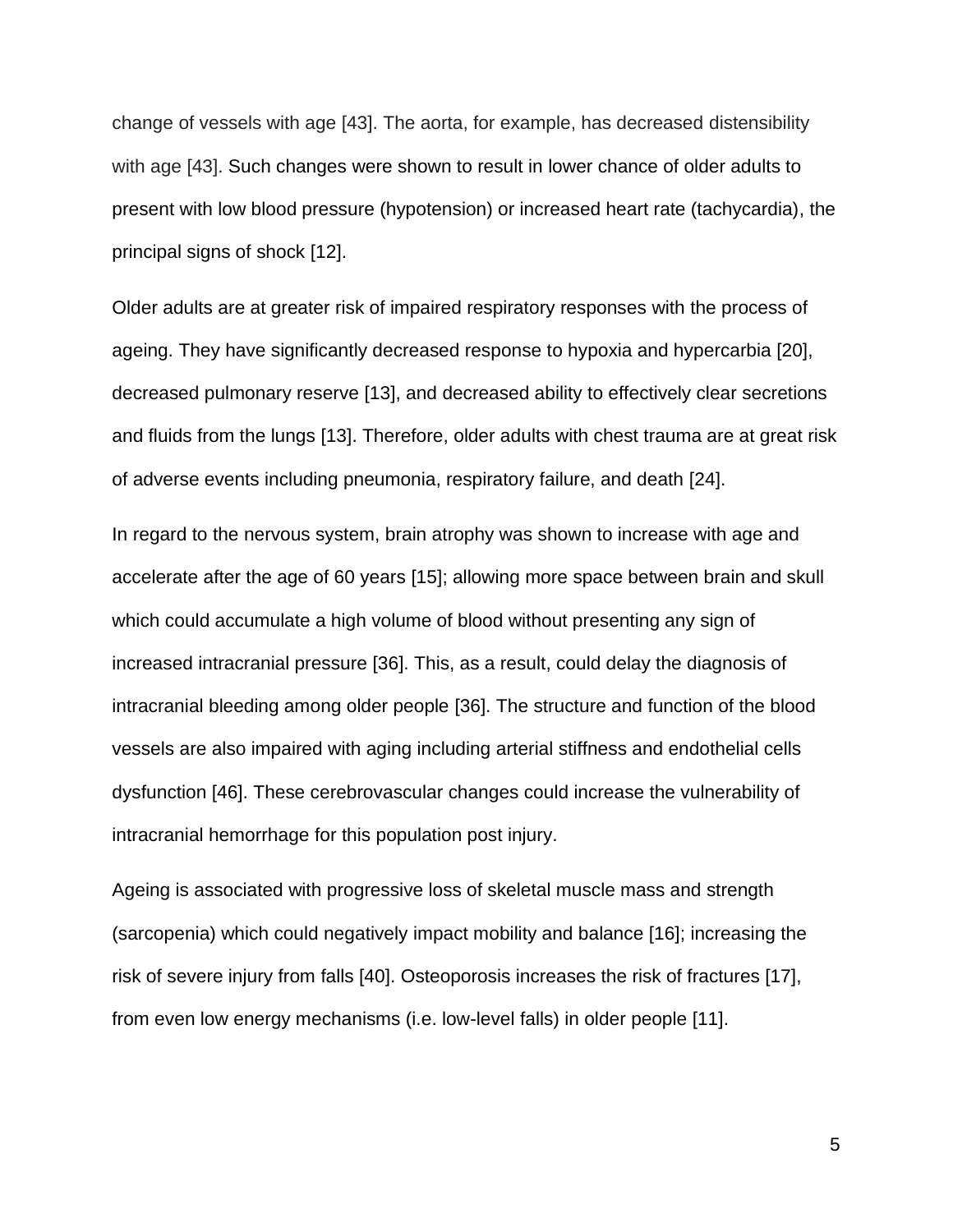### **Comorbidities**

Comorbidities can significantly change the physiological responses to trauma for older people. High blood pressure (hypertension) is a common comorbidity for older people and is a significant risk factor of cardiovascular and cerebrovascular diseases [23]. Its presence could impair the response to shock post injury for this population. Older adults are great risk of developing Chronic Obstructive Pulmonary Disease [8] which could adversely affect the response to hypoxia and hypercarbia post injury. Chronic Kidney Disease is also another common comorbidity among older people and could lead to decreased renal function and increased risk of Adverse Drug Reactions (ADRs) [25].

#### **Medication use**

The use of medications is more common in older people than younger populations, particularly, for those with comorbidities. Older people are more common to use anticoagulants which could significantly increase their risk of intracranial hemorrhage following head trauma [2]. As hypertension is also common in this population, they are also more likely to take antihypertensive drugs to control their blood pressure. Antihypertensive drugs were shown to increase the risk of serious fall injuries in older people [41]. Such important medications and others that are commonly used in this population could impact their response to injury and lead to inappropriate assessment of injury severity.

Apart from the medications themselves, the term 'polypharmacy', which is defined as using multiple medications and/or administering additional medications that are not clinically indicated which represents unnecessary medications use, is common among older people [14]. This issue continues to increase in this population and is a well-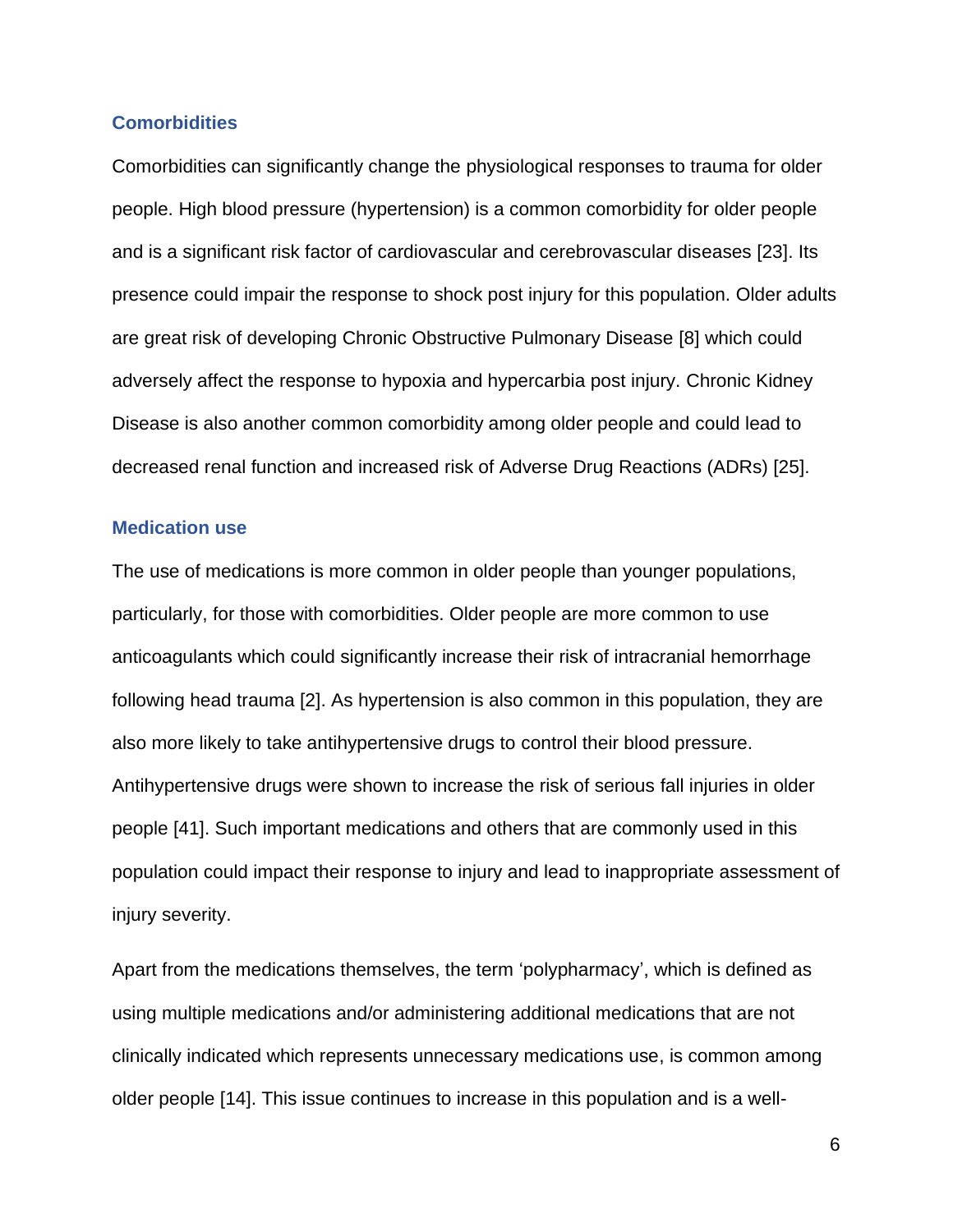known risk factor of their death and disability [14]. Polypharmacy is significantly associated with the incidence of ADRs in older people; adding a greater risk of poor outcomes [1]. Other issues in this population with medications use include disparity between the labeled dosage and the actual used dosage, drug interactions, and underuse of medications [31]. All of these issues should be considered during the assessment and management of injured older patients.

### **The impact on the accuracy of prehospital triage**

These which factors? were shown to have an impact on the accuracy prehospital trauma triage including physiological responses and mechanism of injury. The findings of physiological responses of older people in prehospital trauma triage are summarised in Table 1. A recent study found that even when injured older patients met the physiological criteria, they had low chance of being transported to a Trauma Centre (TC); 24% of hypotensive patients (SBP<90mmHg), 23% of those with abnormal RR (<10 or >29) , and 26% of those with a GCS <13 were transported to a TC [26].

| <b>Physiological Variables</b>          | <b>Findings from Prehospital Trauma Triage Studies</b>                                                                                                                                                                                                                                                                                                                                                                                                                             |
|-----------------------------------------|------------------------------------------------------------------------------------------------------------------------------------------------------------------------------------------------------------------------------------------------------------------------------------------------------------------------------------------------------------------------------------------------------------------------------------------------------------------------------------|
| <b>Systolic Blood Pressure</b><br>(SBP) | • Patients aged > 55 years were less likely to present<br>with shock compared to younger adults (SBP <90 mm<br>Hg) [SBP, mm Hg, mean (±SD):144 (33) vs. 131 (29)]<br>[9].<br>• Patients aged > 55 years with major trauma were less<br>likely to have SBP <90 mm Hg than younger adults [n]<br>$(\%)$ : 234/3054 (7.7) vs. 565/4407 (12.8), p = 0.001]<br>[6].<br>• There are decreasing rates of trauma patients<br>presenting with hypotension (SBP <90 mm Hg) with<br>age [22]. |

### *Table 1 Physiological responses of older people post injury.*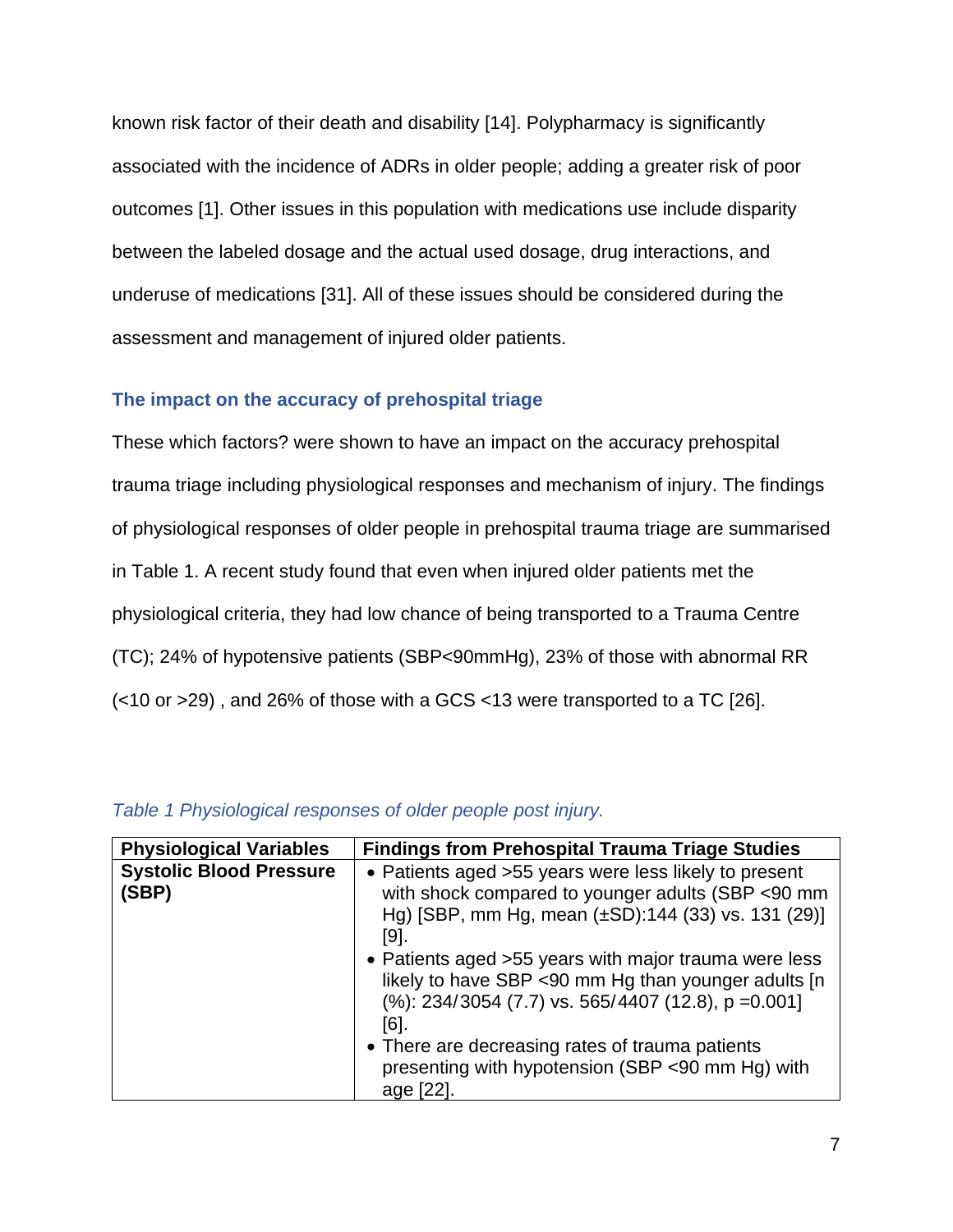| <b>Heart Rate</b>                  | • Patients aged > 55 likely to have tachycardia than<br>younger adults [Heart Rate (HR), beat per minute,<br>mean $(\pm SD)$ : 82.7 (20) vs. 91.7 (25)] [9].<br>• Patients aged > 55 years with major trauma were less<br>likely to have HR > 124 than younger adults $[n (%)$ :<br>163/3054 (5.3) vs. 609/4407 (13.8), p = 0.001] [6].<br>• There are decreasing rates of trauma patients<br>presenting with tachycardia (HR >100) with age [22].                                                                                                            |
|------------------------------------|---------------------------------------------------------------------------------------------------------------------------------------------------------------------------------------------------------------------------------------------------------------------------------------------------------------------------------------------------------------------------------------------------------------------------------------------------------------------------------------------------------------------------------------------------------------|
| <b>Respiratory Rate (RR)</b>       | • Patients aged > 55 years with major trauma were less<br>likely to have abnormal RR (RR $<$ 12 or >24) than<br>younger adults [n (%): 395/3054 (12.9) vs. 904/4407<br>$(20.5)$ , p = 0.001] [6].                                                                                                                                                                                                                                                                                                                                                             |
| <b>Glasgow Coma Scale</b><br>(GCS) | • Older trauma patients aged > 55 years, compared to<br>their younger counterparts, had higher GCS [mean<br>$(\pm SD)$ : 14.2 (2.4) vs. 13.6 (3.5)] [9].<br>• Patients aged > 55 years with major trauma were less<br>likely to have GCS <13 (RR <12 or >24) than younger<br>adults [n (%): 574/3054 (18.8) vs. 1125/4407 (25.5),<br>$p = 0.001$ [6].<br>• These findings are consistent with the findings of<br>other studies which showed higher GCS among<br>patients aged $\geq 65$ years with trauma brain injury<br>compared to younger adults [18, 34] |

These factors were also found to affect the mechanism of injury (i.e. increase the risk of low-level falls) which is now the most common mechanism of injury in the UK (falls <2 meters) [42]. The assessment of triage patterns for injured adults showed increasing rates of patients who had falls with age (from 12% of patients aged 16-25 years to 77% of patients aged >65 years, p <0.05) and decreasing rates of motor vehicle accidents (from 52% of patients aged 16-25 years to 16% of patients aged  $>65$  years, p <0.05) [22]. Indeed, most injuries among patients aged ≥65 years occurred at home usually due to falls from standing height (62%) [3]. An earlier study showed that trauma triage tool failed to identify major trauma resulting from falls (94% under-triage) [33]. Falls were related to 70% of the hospitalisations of these patients and 45% of those with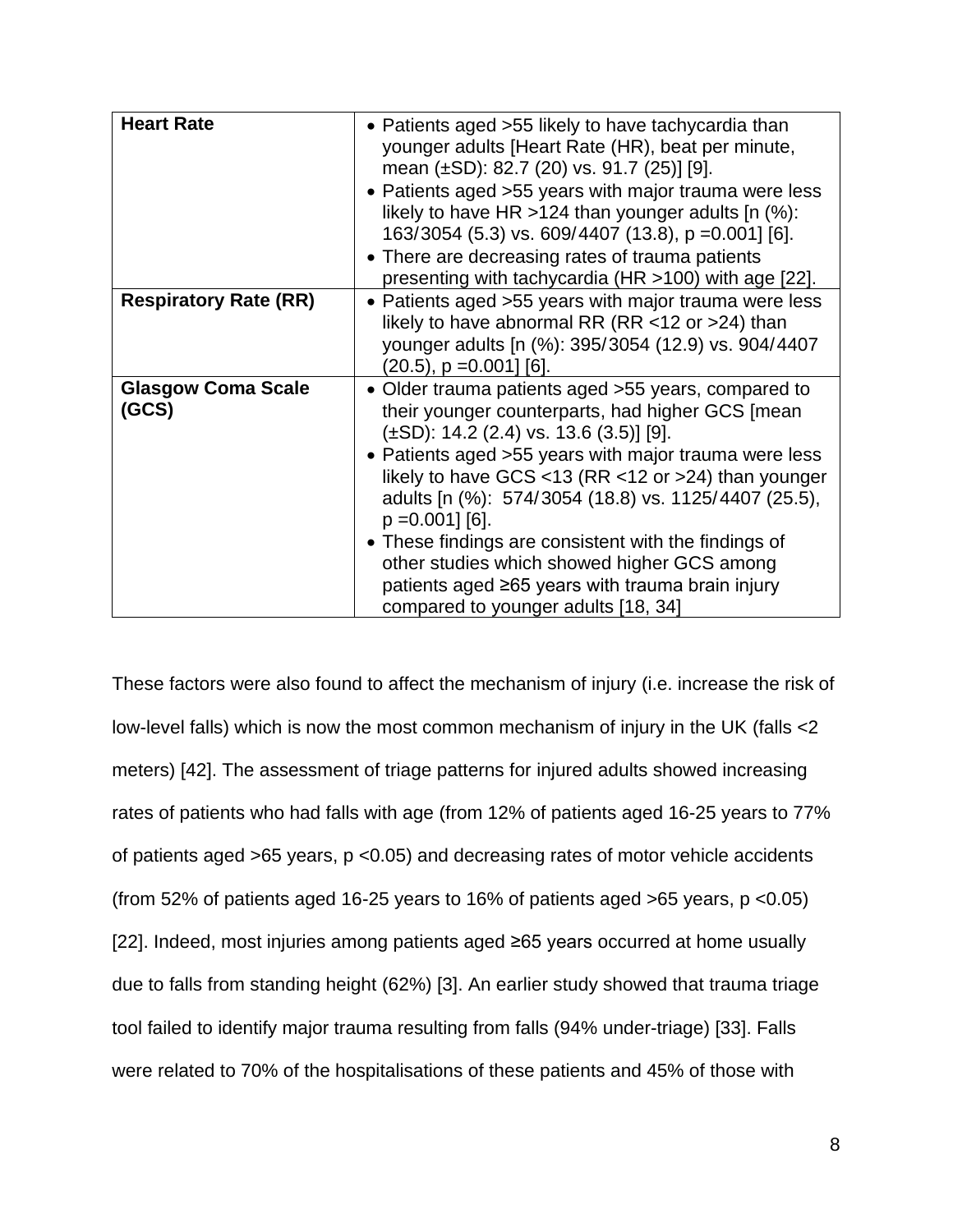major trauma had falls [33]. Most injured patients aged ≥55 years due to falls were transported to non-TC (63.4% vs. 33.9%, p < 0.001) [39].

### **Adjusting prehospital trauma triage**

Recent literature has investigated modifying and developing specific trauma triage criteria for older people. The application of the criterion (SBP <110 mm Hg) instead of (SBP <90 mm Hg) in the prehospital trauma triage tool was assessed for older adults [4]. It was shown to reduce the rate of under-triage by 4% and increase the rate of overtriage by 4% [4]. As the risk of death for older trauma patients who had a SBP<110 mm Hg is similar to those with a SBP <90 mm Hg, this may highlight the importance of applying this criterion for direct transport of these patients to TCs [4].Is this clinically important?

A recent study developed specific criteria for prehospital trauma triage of older adults aged ≥55 years [28]. It showed that HR was not associated with major trauma (Injury Severity Score  $[ISS] >15$ ) in adjusted models ( $p = 0.48$ ) and was excluded from further analysis [28]. In the revised triage tool, the study showed that GCS ≤14 was the most predictive variable of ISS >15 [28]. Replacing current criterion (GCS ≤13) with GCS ≤14 in the trauma triage tool could decrease the rate of under-triage (sensitivity from 78.6% to 84.1%) with similar increase in the rate of over-triage (specificity from 75.5% to 68.4%) [28]. Adding RR <10 or >24 (including the need for assisted ventilation) was the second most predictive physiological measure as it improved sensitivity from 78.6% to 84.5% but had more lower specificity from 75.5% to 66.9% [28]. However, the change of under-triage for respiratory status compared to GCS was small (sensitivity, 84.5% and 84.1%, respectively); indicating that many patients with abnormal RR were already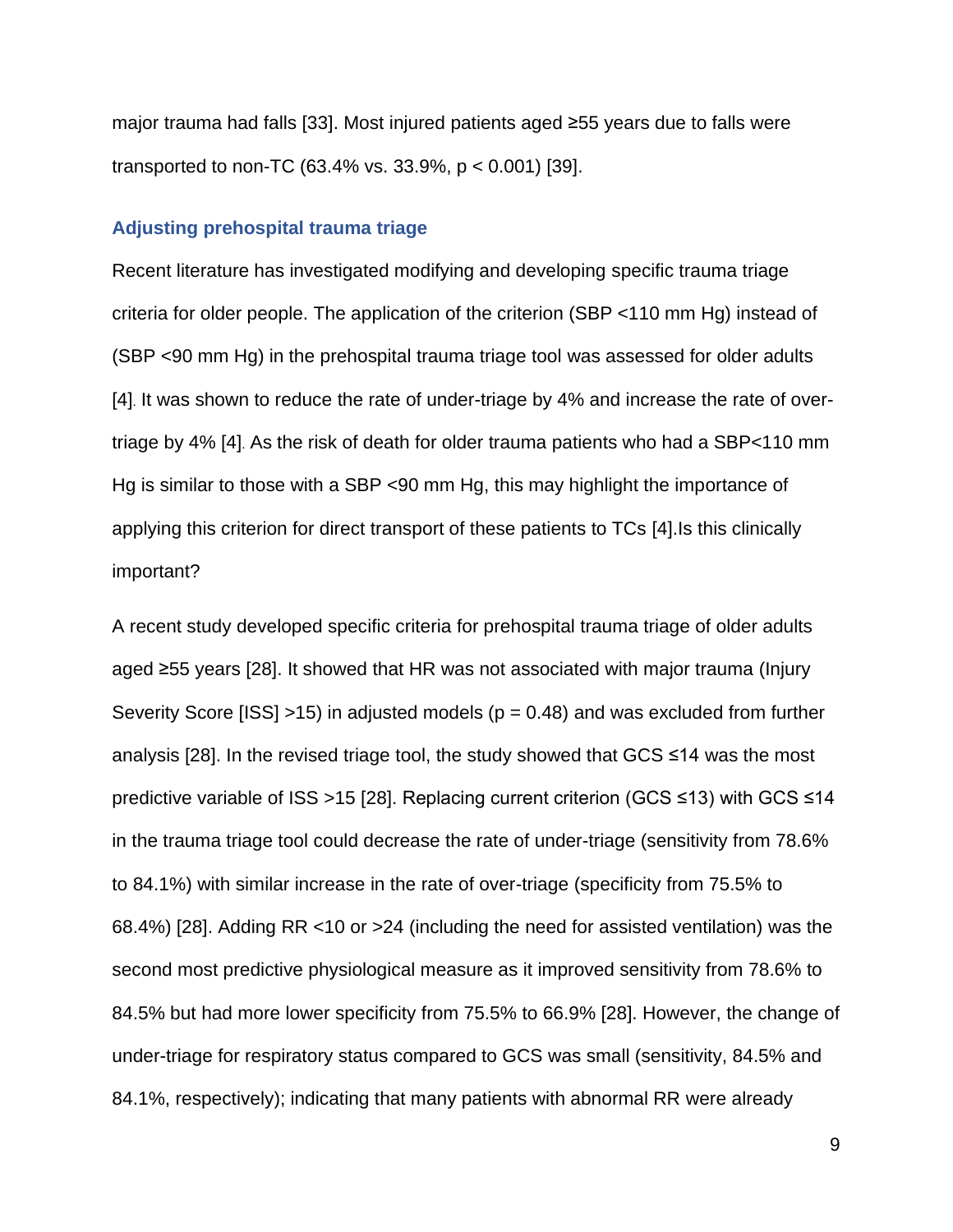identified with abnormal GCS [28]. Shock index >1.0 and SBP <110 or >200 mm Hg improved sensitivity by similar change (from 78.6% to 86.4% and 86.3%, respectively) with also similar much lower decrease in the specificity (from 75.5% to 60.4% and 60.7%, respectively); resulting in lower predictive value than GCS and RR [28].

Adding the count of comorbidities was assessed in a developed triage tool for injured older adults aged ≥65 years [27]. Recursive partitioning identified predictors in order; any current criterion in the triage tool, GCS ≤14, abnormal geriatric specific physiological criteria (RR <10 or >24, SBP <110 or >200 mmHg, and HR ≤60 or ≥110 beat per minute), and comorbidity count ≥2 [27]. This triage tool had 90.3% sensitivity (95% Confidence Interval [CI], 86.8%–93.7%) and 17.0% specificity (95% CI, 15.8%– 18.1%) to identify patients with ISS >15 or require major non-orthopaedic surgery compared to current triage tool which had sensitivity of 36.6% (95% CI, 31.2–42.0%) and specificity, 90.1% (95% CI, 89.2%–91.0%) [27]. It was also found to have sensitivity and specificity to predict short and long-term mortality similar to other definitions of highrisk patients compared to current triage tool which was poor [27]. Anticoagulant use was assessed in this study and found not to be a primary predictor in recursive partitioning analyses. Adding this criterion to the developed triage tool showed 94.1% sensitivity (95% CI, 90.1%–98.1%) and 14.0% specificity (95% CI, 12.6%–15.4%). When comorbidity count was replaced by medication use, the triage tool showed 78.9% sensitivity (95% 71.5%–86.2%) and 40.8% specificity (95% CI, 38.7%–42.9). This showed that geriatric-specific physiology measure and comorbidity count are primary predictors of major trauma for this population.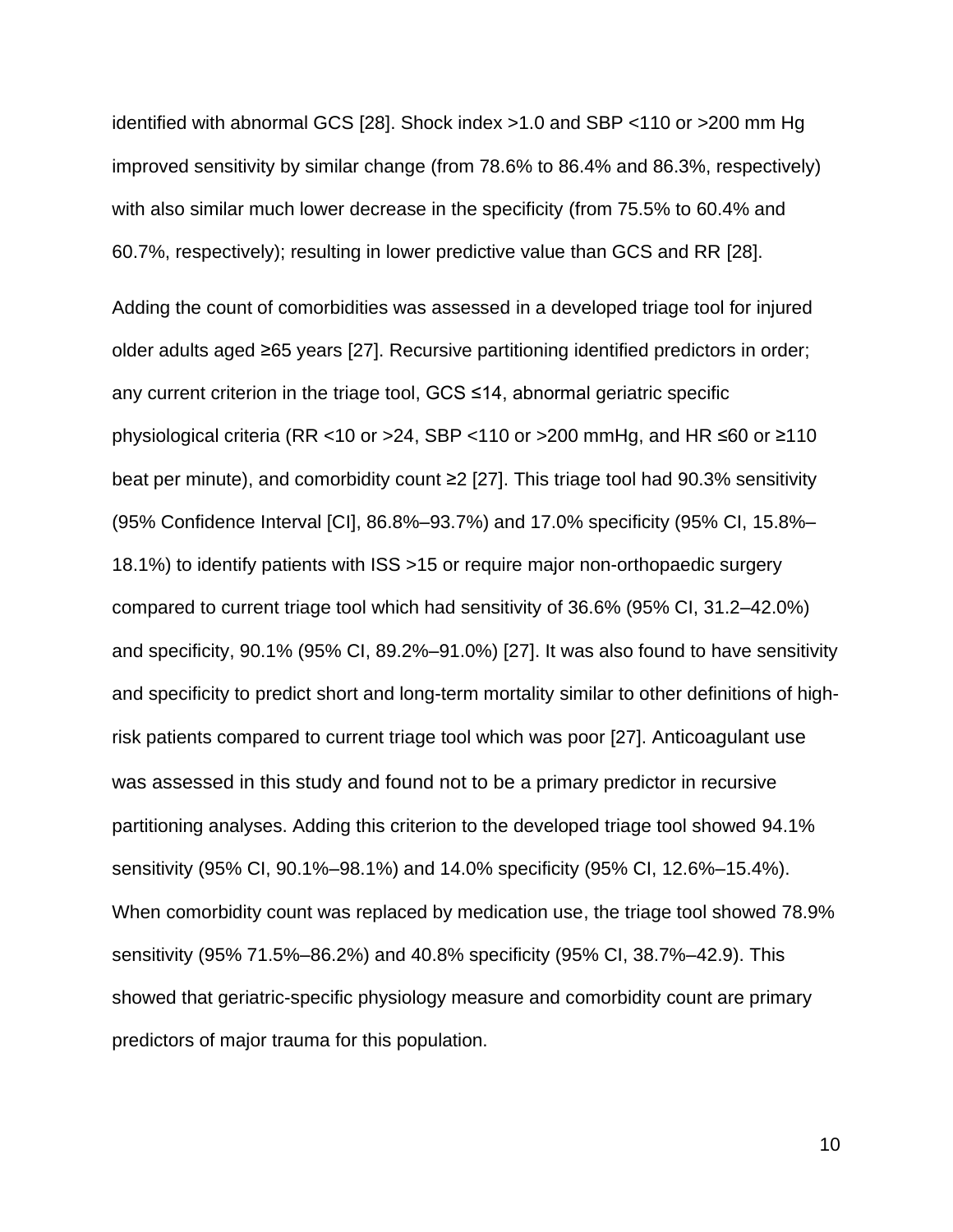Anticoagulant or antiplatelet use was assessed to be added to current prehospital trauma triage tool when assessing patients aged ≥55 years with head injury [29]. The study showed that applying physiological, anatomical, and mechanism of injury criteria in the triage tool had poor sensitivity in identifying traumatic intracranial haemorrhage (26/131; 19.8%, 95% CI 5.5-51.2%) and in-hospital death or neurosurgery (14/41; 34.1%, 95% CI 21.6-49.5%) [29]. Adding the criterion of anticoagulant or antiplatelet use in the triage tool had improved its sensitivity to identify traumatic Intracranial Haemorrhage (tICH) (78/131; 59.5%, 95% CI 51.0-67.6%) and death or neurosurgery (29/41; 70.7%, 95% CI 55.5-82.4%) with modest decrease in specificity from (1843/1979; 93.1%, 95% CI 91.2-94.7%) to (1329/1979; 67.2%, 95% CI 61.1-72.7%) [29].

### **Recommendations for Practice and Future Research**

Older adults were shown to have unique factors that could impact their response to injury and reduce their chance to meet current triage criteria. Therefore, paramedics should focus on improving their knowledge about the changes in anatomy and physiology with age, the impact of comorbidities and medications use on response to injury and assessing injury severity for this population. This will aid paramedics to improve their judgments and triage decisions. A recent systematic review showed that paramedic judgment could decrease the rate of under-triage for trauma patients especially for those who did not meet the triage criteria [44]. The assessment of 'frailty' could also help in determining the severity of injury for these patients. It was shown to be an independent predictor of adverse outcomes for older trauma patients [32, 35]. Applying simple frailty assessment tools like the Clinical Frailty Scale (CFS), which was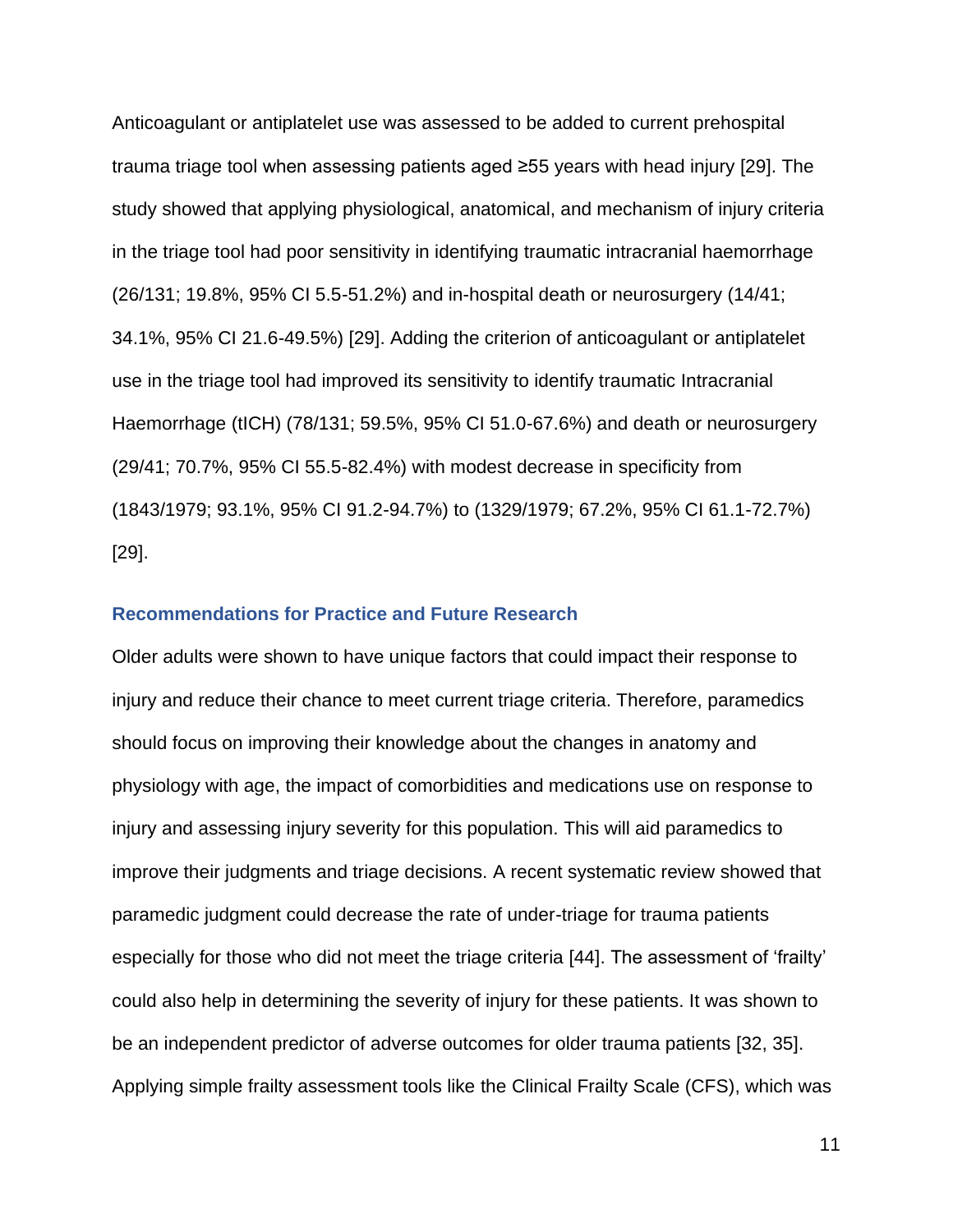determined to be feasible, reliable, and accurate to apply in emergency care [30], could be used in prehospital phase. The CFS was shown recently to independently predict 30 day mortality, inpatient delirium, and increased care level at discharge in older people aged ≥ 65 years post injury [35].

Apart from this, further research is needed to improve prehospital triage decisions for injured older patients to assess and look into:1) the accuracy of different triage tools as most studies were published in the United States of America and Australia, 2) the development of application of more accurate geriatric-specific trauma triage criteria as most developed criteria were more highly sensitive but lack acceptable specificity, and 3) the destination compliance for positively triaged patients as older patients who met the triage criteria seemed less likely to be transported to a TC.

### **Conclusion**

Older adults have unique factors related to the anatomical and physiological changes with age, comorbidities, and medications use which were shown to affect their physiological responses to injury and mechanism of injury. Current triage criteria had poor sensitivity to capture older people with major trauma. Geriatric-specific physiology measures and comorbidity count significantly improved sensitivity of prehospital triage with much lower specificity. Adding the criterion of anticoagulant or antiplatelet use for those with head injury could significantly improve the sensitivity for predicting tICH and death or neurosurgery with modest decrease in specificity. Paramedics' knowledge about the challenges when assessing and managing these patients could improve their judgments. Assessing frailty using, for example, the CFS could aid in assessing injury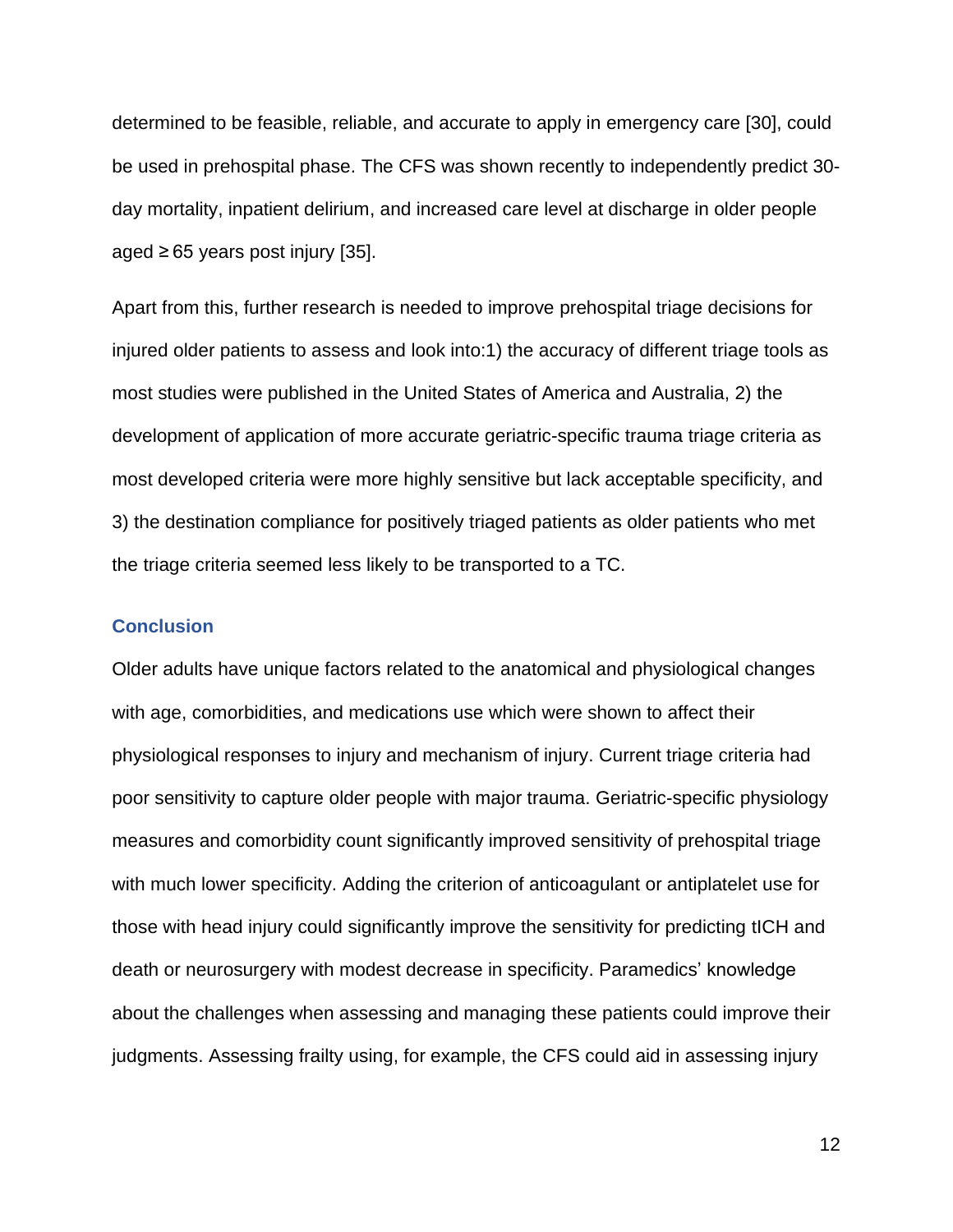severity. More research is needed to improve early and appropriate identification and triage decisions for this population.

Strengths and weaknesses of this paper

Implications for research

Implications for clinical practice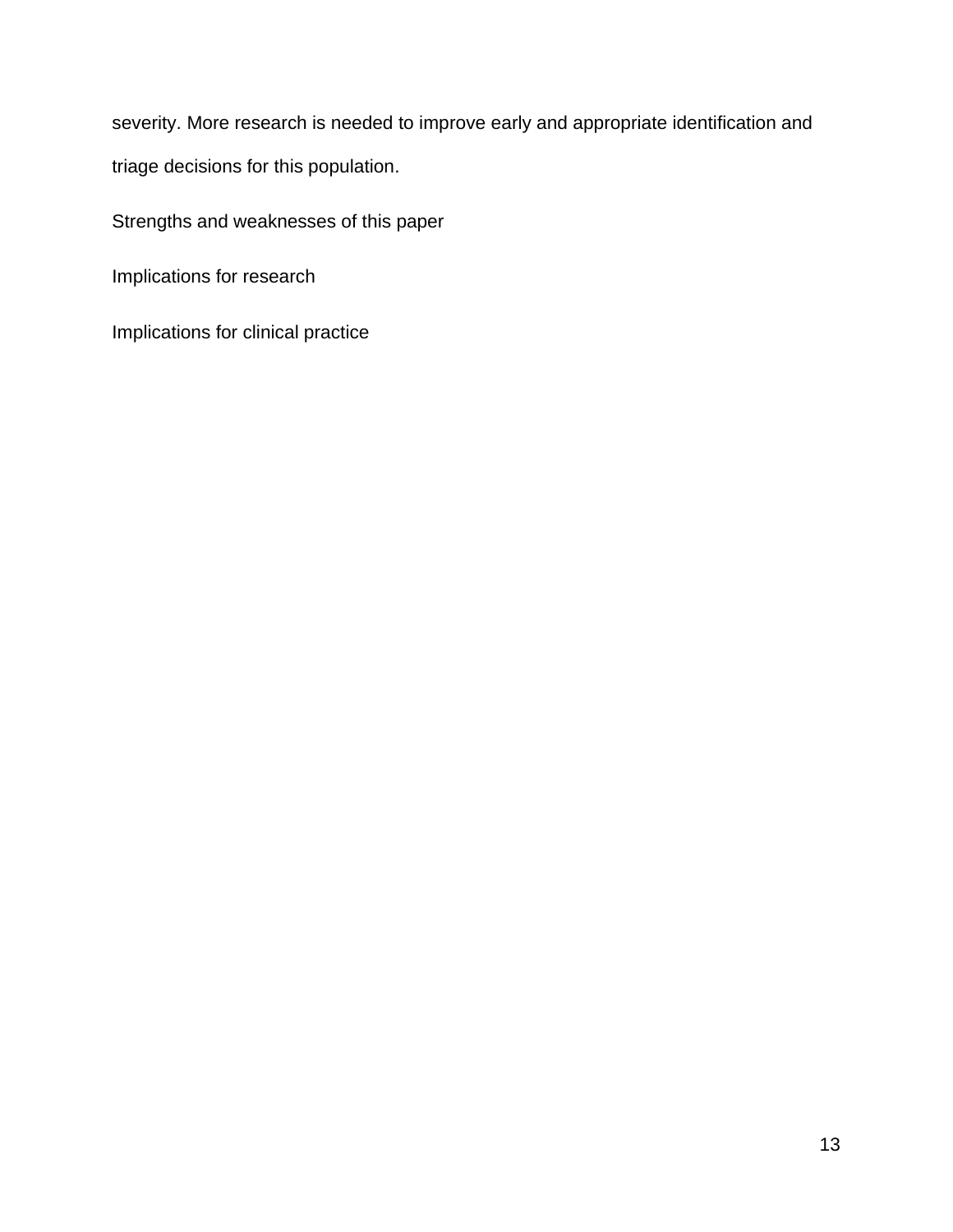## **Compliance with Ethics Guidelines**

**Conflict of interest:** The authors declare that they have no competing interests.

**Patients' rights and animal protection statements:** Not applicable.

**Author Contributions:** AA developed the structure of the article and drafted the manuscript. SC reviewed and edited the structure of the study, discussed the available literature around the main heading with AA, monitored the progress of the article, and critically reviewed and edited the manuscript. All authors read and approved the final manuscript.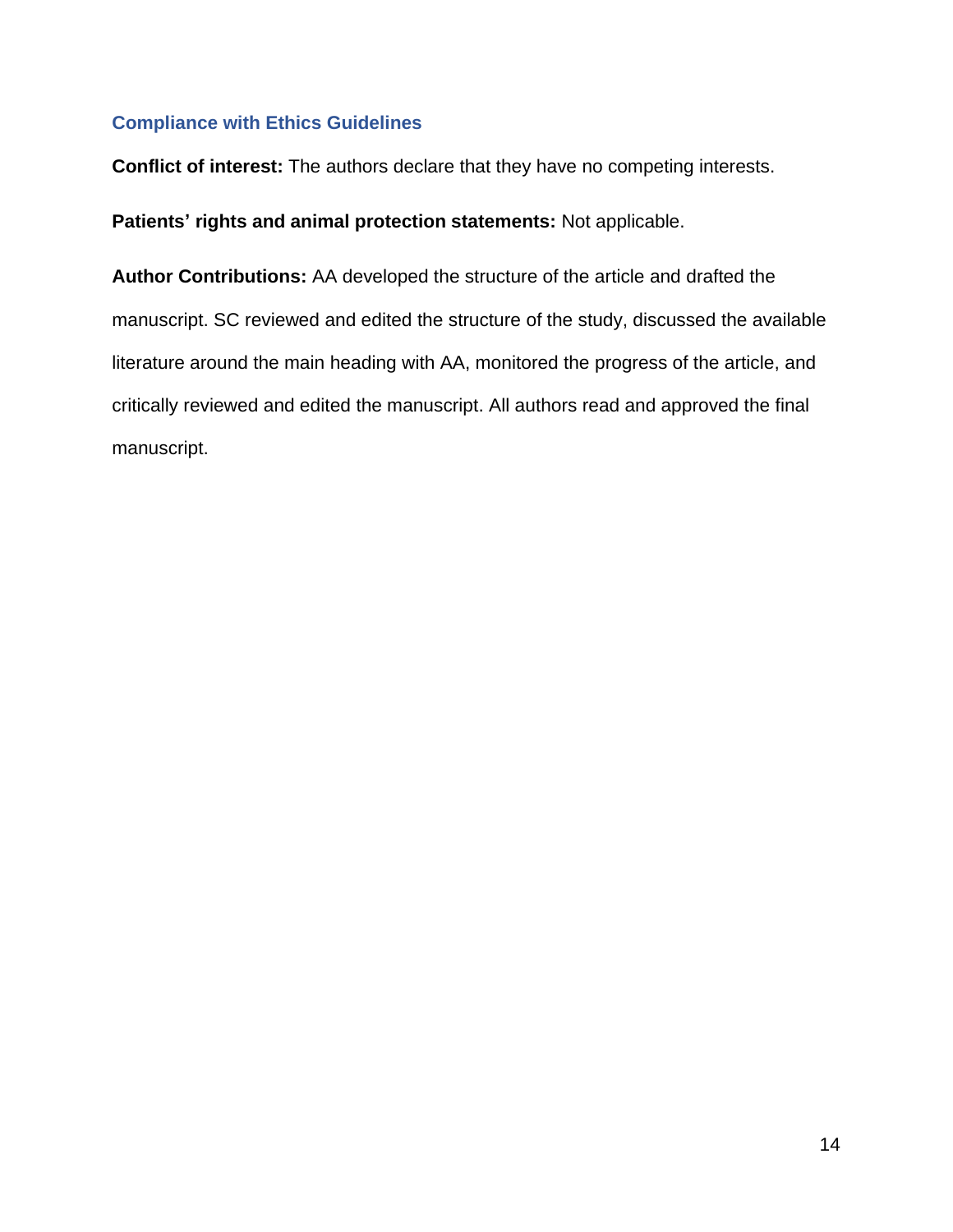# **References**

- 1. Ahmed B, Nanji K, Mujeeb R et al. (2014) Effects of polypharmacy on adverse drug reactions among geriatric outpatients at a tertiary care hospital in Karachi: a prospective cohort study. PLoS One 9:e112133
- 2. Batchelor JS, Grayson A (2012) A meta-analysis to determine the effect of anticoagulation on mortality in patients with blunt head trauma. British journal of neurosurgery 26:525-530
- 3. Brown E, Tohira H, Bailey P et al. (2019) Older age is associated with a reduced likelihood of ambulance transport to a trauma centre after major trauma in Perth. Emergency Medicine Australasia 31:763-771
- 4. Brown JB, Gestring ML, Forsythe RM et al. (2015) Systolic blood pressure criteria in the National Trauma Triage Protocol for geriatric trauma: 110 is the new 90. The journal of trauma and acute care surgery. 78:352-359
- 5. Collicott PE, Hughes I (1980) Training in advanced trauma life support. Jama 243:1156-1159
- 6. Cox S, Morrison C, Cameron P et al. (2014) Advancing age and trauma: triage destination compliance and mortality in Victoria, Australia. Injury 45:1312-1319
- 7. Dinh MM, Roncal S, Byrne CM et al. (2013) Growing trend in older patients with severe injuries: mortality and mechanisms of injury between 1991 and 2010 at an inner city major trauma centre. ANZ journal of surgery 83:65-69
- 8. Divo MJ, Martinez CH, Mannino DM (2014) Ageing and the epidemiology of multimorbidity. In:Eur Respiratory Soc
- 9. Garwe T, Stewart K, Stoner J et al. (2017) Out-of-hospital and Inter-hospital Under-triage to Designated Tertiary Trauma Centers among Injured Older Adults: A 10-year Statewide Geospatial-Adjusted Analysis. Prehospital Emergency Care 21:734-743
- 10. Gentille-Lorente D, Salvado-Usach T (2016) Sigmoid septum: A variant of the ventricular hypertrophy or of the hypertrophic cardiomyopathy? Archivos de cardiologia de Mexico 86:110-122
- 11. Greenspan SL, Myers ER, Maitland LA et al. (1994) Fall severity and bone mineral density as risk factors for hip fracture in ambulatory elderly. Jama 271:128-133
- 12. Gribbin B, Pickering TG, Sleight P et al. (1971) Effect of age and high blood pressure on barorefiex sensitivity in man. Circulation research 29:424-431
- 13. Haas CF, Loik PS, Gay SE (2007) Airway clearance applications in the elderly and in patients with neurologic or neuromuscular compromise. Respiratory care 52:1362-1381
- 14. Hajjar ER, Cafiero AC, Hanlon JT (2007) Polypharmacy in elderly patients. The American journal of geriatric pharmacotherapy 5:345-351
- 15. Hedman AM, Van Haren NE, Schnack HG et al. (2012) Human brain changes across the life span: a review of 56 longitudinal magnetic resonance imaging studies. Human brain mapping 33:1987-2002
- 16. Janssen I, Heymsfield SB, Ross R (2002) Low relative skeletal muscle mass (sarcopenia) in older persons is associated with functional impairment and physical disability. Journal of the American Geriatrics Society 50:889-896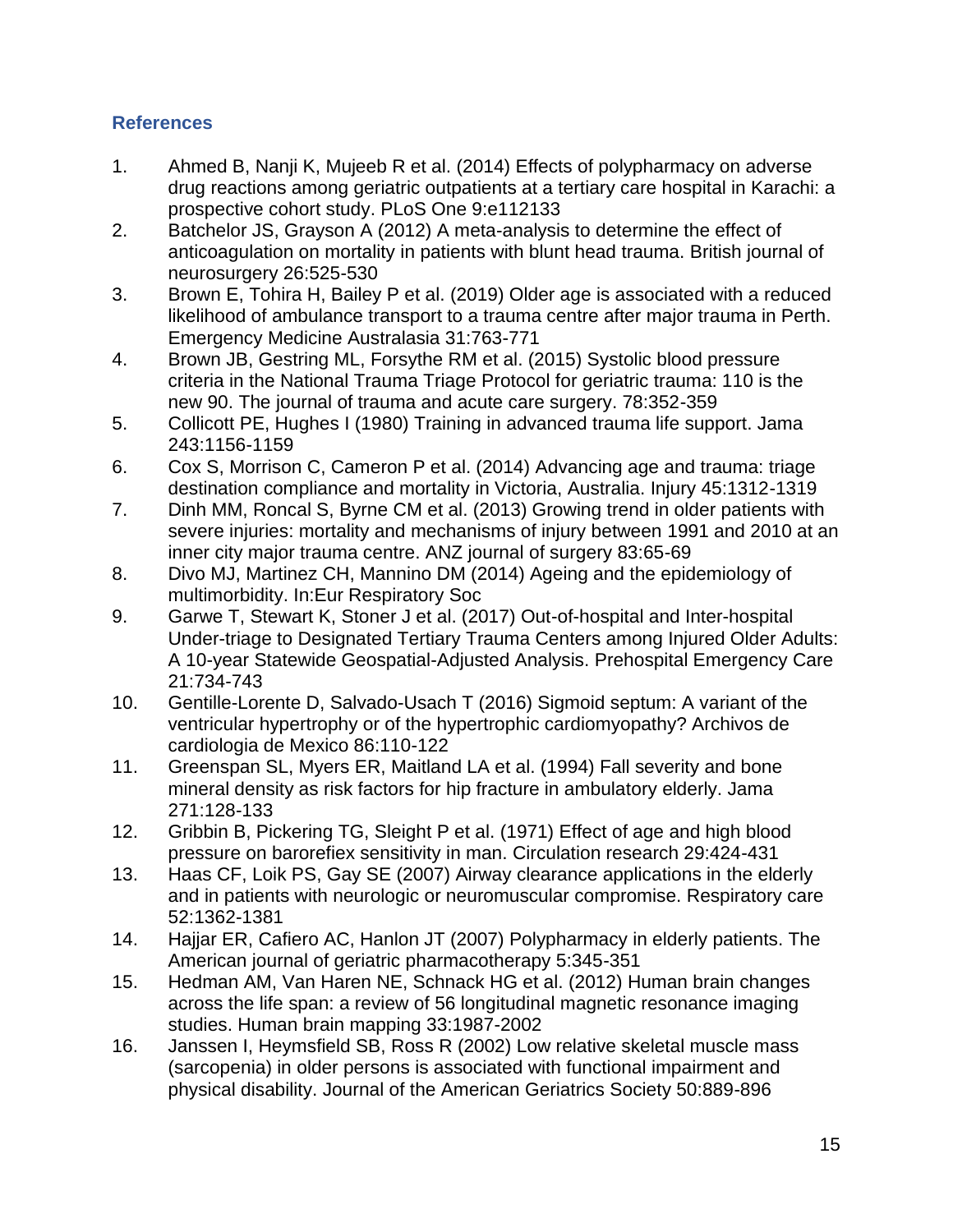- 17. Kannus P, Palvanen M, Niemi S et al. (1996) Increasing number and incidence of osteoporotic fractures of the proximal humerus in elderly people. Bmj 313:1051- 1052
- 18. Kehoe A, Smith J, Bouamra O et al. (2016) Older patients with traumatic brain injury present with a higher GCS score than younger patients for a given severity of injury. Emergency medicine journal 33:381-385
- 19. Kehoe A, Smith J, Edwards A et al. (2015) The changing face of major trauma in the UK. Emerg Med J 32:911-915
- 20. Kronenberg RS, Drage CW (1973) Attenuation of the ventilatory and heart rate responses to hypoxia and hypercapnia with aging in normal men. The Journal of clinical investigation 52:1812-1819
- 21. Lakatta E, Gerstenblith G, Angell CS et al. (1975) Prolonged contraction duration in aged myocardium. The Journal of clinical investigation 55:61-68
- 22. Lehmann R, Beekley A, Casey L et al. (2009) The impact of advanced age on trauma triage decisions and outcomes: a statewide analysis. American Journal of Surgery 197:571-575
- 23. Lionakis N, Mendrinos D, Sanidas E et al. (2012) Hypertension in the elderly. World journal of cardiology 4:135
- 24. Lotfipour S, Kaku SK, Vaca FE et al. (2009) Factors associated with complications in older adults with isolated blunt chest trauma. Western journal of emergency medicine 10:79
- 25. Mallappallil M, Friedman EA, Delano BG et al. (2014) Chronic kidney disease in the elderly: evaluation and management. Clinical practice (London, England) 11:525
- 26. Meyers MH, Wei TL, Cyr JM et al. (2019) The Triage of Older Adults with Physiological Markers of Serious Injury Using a State-Wide Prehospital Plan. Prehospital and Disaster Medicine 34:497-505
- 27. Newgard CD, Lin A, Eckstrom E et al. (2019) Comorbidities, anticoagulants, and geriatric-specific physiology for the field triage of injured older adults. The journal of trauma and acute care surgery 86:829
- 28. Newgard CD, Richardson D, Holmes JF et al. (2014) Physiological field triage criteria for identifying seriously injured older adults. Prehospital Emergency Care 18:461-470
- 29. Nishijima DK, Gaona SD, Waechter T et al. (2017) Out-of-hospital triage of older adults with head injury: a retrospective study of the effect of adding "anticoagulation or antiplatelet medication use" as a criterion. Annals of emergency medicine 70:127-138. e126
- 30. O'caoimh R, Costello M, Small C et al. (2019) Comparison of frailty screening instruments in the emergency department. International journal of environmental research and public health 16:3626
- 31. Ostrom JR, Hammarlund ER, Christensen DB et al. (1985) Medication usage in an elderly population. Medical Care:157-164
- 32. Pecheva M, Phillips M, Hull P et al. (2020) The impact of frailty in major trauma in older patients. Injury